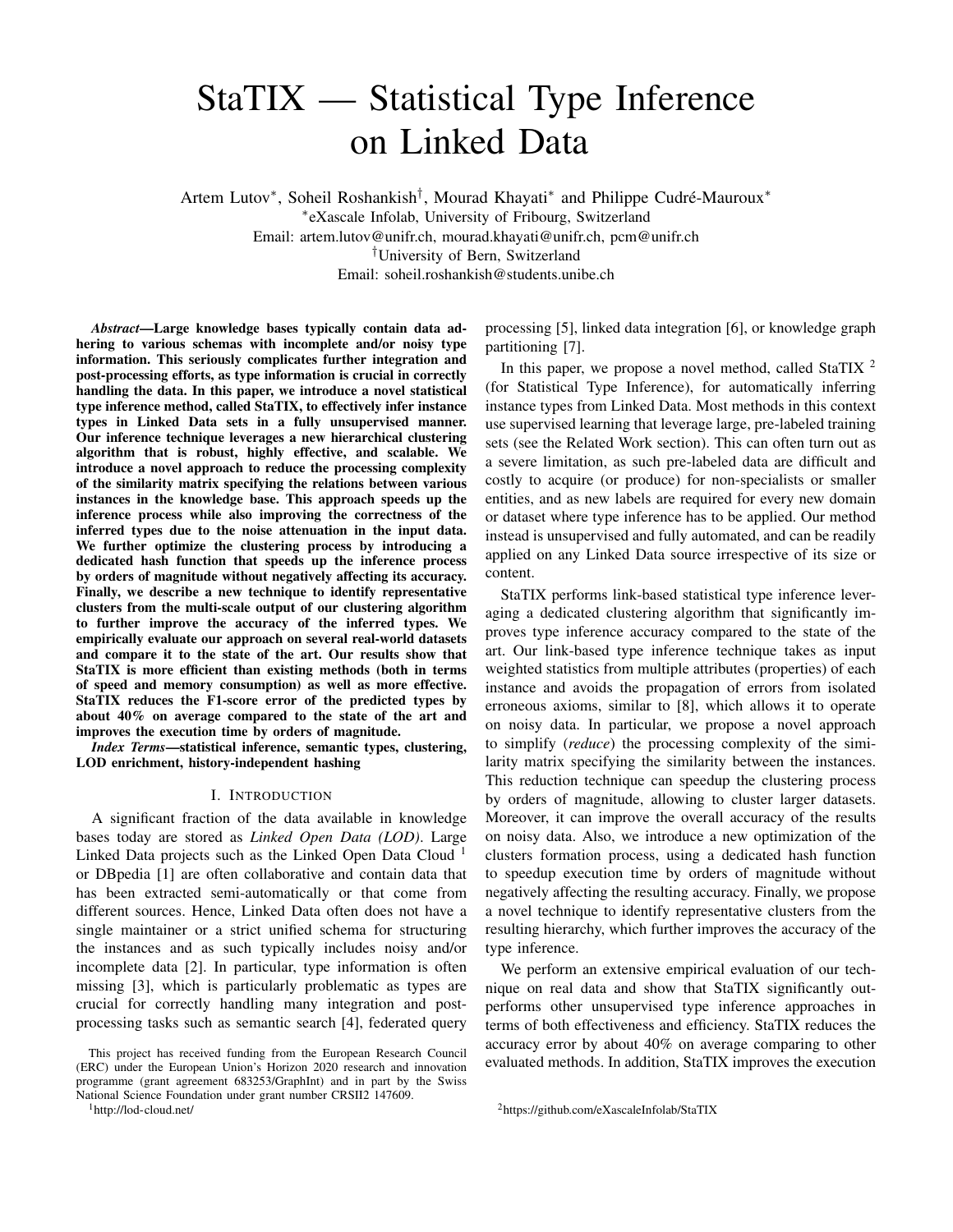speed by orders of magnitude and consumes less memory than the state of the art.

# II. RELATED WORK

The classical way to perform type inference is the application of logical reasoning, e.g., via RDFS/OWL entailment regimes [9], [10]. The resulting accuracy is highly dependent on the cleanliness and correctness of the statements in the knowledge base, though a number of works have attempted to reason on noisy semantic data [11]. Reasoning-based techniques are generally speaking considered as not suitable for cases where the knowledge base contains erroneous or conflicting statements [8]. In addition, logical reasoning only allows to infer information from the facts that are present in the dataset; it is unsuited to infer types when most of the *rdf:type* values are missing.

Several unsupervised type inference techniques have been proposed in the literature. In [12] the authors introduce a statistical method, which we refer to as *SDA*, to compare the conformity of a dataset against its schema using statistical type inference. The proposed technique is based on the concept of probabilistic type profiles consisting of a set of properties p and related probabilities  $\alpha$  encoding the probability of an instance having  $p$  as a property. In addition to the type profiles, a profile is assigned to each class in the schema to assess the completeness of the dataset and its conformity to the schema. Paulheim et al. [8] proposed a link-based classification technique, called *SDType*, to infer missing types. SDType uses the statistical distribution of each link from an instance to assign types to instances. The statistical distribution is computed using a weighted voting approach, where a distribution of type votes is assigned to each link. The proposed technique outputs the confidence of each instance-type pair. SDType is implemented on top a relational database and achieves a quasilinear runtime complexity with the number of statements in the dataset. It is important to outline that SDType requires some supporting database with ground-truth types (DBpedia is used by default), whose types are then assigned to the target dataset. Therefore, SDType aims solely at discovering types that are present in the supporting dataset, even if those types have very little statistical significance in the target dataset, which conceptually differs from the semantics of the SDA results.

Both SDA and SDType are directly related to our present effort and are evaluated against our approach in the following.

A number of supervised techniques have been proposed in this context as well. Klieger et al [13] proposed a supervised type inference technique called LHD 2.0 that extends the Linked Hypernyms Dataset (LHD) framework to extract types from DBpedia graphs. The proposed technique uses a statistical type inference (STI) technique to leverage the similarity between graphs by mapping classes appearing in one source knowledge graph, namely DBpedia, to another target knowledge graph, LHD. Together with the STI technique, the authors introduce an ontology-aware fusion approach based on hierarchical SVM to perform the assignment of instance types. LHD 2.0 combines a lexico-syntactic pattern analysis with supervised classification to assign the most probable types to the terms in the input text. Zhang et al [14] introduced a data mining type prediction technique for Linked Data. The proposed technique is based on a text classification algorithm and boils down to a three-step procedure. First, a maximum entropy estimation is applied to find bags of words (BOW) in an RDF graph. Then, a weighted virtual document of type information (VDT) is computed. VDT consists of sub-BOW of words from URI of object  $o_i$ , sub-BOW of literals from  $o_i$ 's annotation properties and a sub-BOW of URIs of  $o_i$ 's properties related to/from other objects. Each sub-BOW is represented using word frequencies. This technique requires some *a priori knowledge* on the number of target clusters and trains two classifiers to infer types. Bühmann et al. [15] introduced a system called DL-Learner to perform inductive learning on semantic web data. Their system provides an OWL-based machine learning tool to solve supervised learning tasks. It also supports knowledge engineers in constructing knowledge and learning about the data they created. A major component of this system is the induction process, which can be applied to infer types in a knowledge graph. Melo et al. [16] introduced a type prediction method called SLCN to tackle type incompleteness in Semantic Web knowledge bases with an ontology defining a type hierarchy. The authors formulate the type prediction problem as a hierarchical multi classification, where the class labels are types. The SLCN approach is based on a local classifier per node and performs feature selection, instance sampling, and class balancing. SLCN is applicable to large-scale RDF datasets with high-dimensional features. The aforementioned supervised techniques were not designed to be applicable on cases where we do not expect any prior information on the schemas and instance types (e.g., when we do not know the number of types a priori and do not have any training set with corresponding labeled types), which is the focus of this paper (see Section III-A for more detail).

#### III. METHOD OVERVIEW

#### *A. Problem Statement*

We consider Linked Data statements specified as RDF triples *(s, p, o)*. Each triple is composed of three distinct components: a *subject* (a URI or blank node), a *predicate* (URI) and an *object* (a URI, blank node or literal). In the following, we denote as an *instance*  $V_i$  all triples sharing a given subject  $i$ . The predicates belonging to an instance correspond to attributes having a literal, a URI or a blank node as value. A special property defines the *rdf:type* of i, indicating that  $i$  is an instance of the class specified by the property value. Each instance may have multiple *rdf:type* properties, i.e., may belong to multiple classes. Our *objective* is to infer missing *rdf:type* values for all instances in the dataset *G*, considering the following: *a*) the schema is incomplete; hence, both *rdf:type* statements as well as class definitions may be missing; *b*) classes can themselves be organized as to create a hierarchy (e.g., through *rdfs:subClassOf* properties);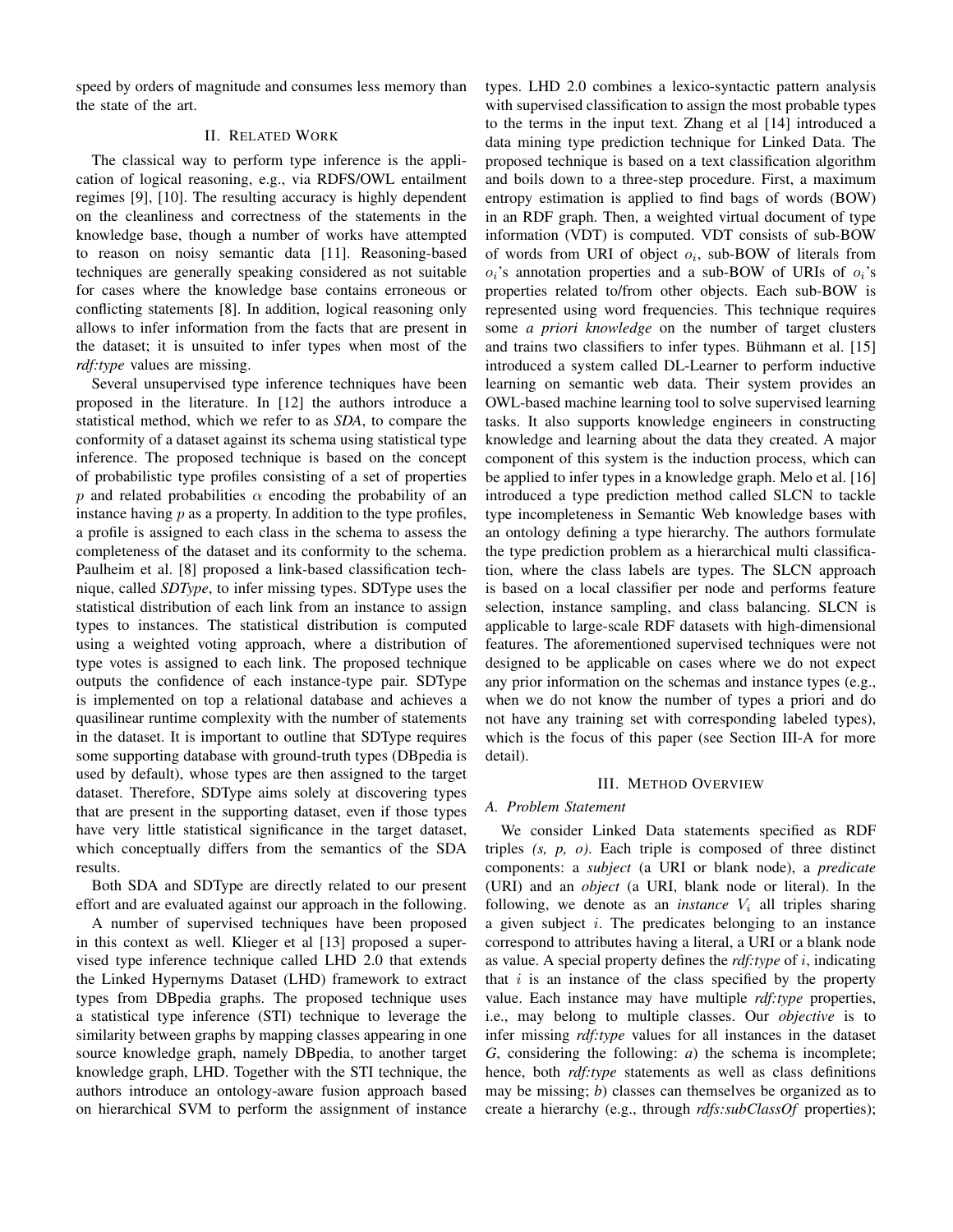

Fig. 1. Unsupervised Type Inference Process in StaTIX, where frames denote forms of the processing data and applied actions are displayed with arrows.

*c*) the dataset may be noisy (hence, *G* may include incorrect statements). In other words, we aim to induce types (*rdf:type* values) for all instances, and classify each instance with respect to the discovered types for realistic scenarios where the data are both incomplete and noisy.

# *B. Unsupervised Statistical Type Inference*

We now turn to a high-level description of our approach. We focus on a technique that is fully unsupervised and does not rely on any third-party knowledge base, and, therefore, can be readily applied to any Linked Data without any preparation or parameter tuning. The fundamental assumption behind our approach is that the more properties the instances share, the more likely they have the same types. Basically, we define the similarity between instances by matching their properties and then apply a dedicated clustering algorithm to infer the type clusters as shown in Fig. 1.

Our type inference technique, StaTIX, takes a LOD dataset as input, where some (or all) type information and class definitions are missing. From this input dataset, a *Similarity Matrix* capturing the similarity among the instances is constructed, as explained below in Section III-C. From there on, the type inference process is iterative, as the Similarity Matrix is reduced (see Section IV-A) and clustered (see Section IV-B) iteratively to infer clusters of types.

At the end of each iteration, weights for the resulting clusters as well as inter-cluster links are computed by aggregating the weight of the nodes in each cluster and the respective links (see *folding* on Fig. 1). The resulting (*clustering*) graph forms a new Similarity Matrix and is used as a new input by the next iteration of the clustering algorithm. The clustering process terminates as soon as an iteration does not produce any new cluster. Clusters produced by this process form a hierarchy, where each level can be seen as representing the input dataset at a given level of granularity [17]. Clusters on the top (final) level of the hierarchy represent the inferred instance types. Inferring subtypes in addition to the the coarsegrained types requires considering the non-top level clusters, which is described in Section IV-C and which improves the accuracy of the type inference.

The computational complexity of StaTIX varies from  $O(m)$ on sparse clustering graphs<sup>3</sup> up to  $O(m\sqrt{\frac{m}{n}})$  on dense noisy graphs, where  $m$  is the number of links in the graph and  $n$  is the number of nodes. The theoretical worst case corresponds to an extremely dense graph with weights yielding an excessive number of overlapping clusters and never occurs in practice thanks to our reduction technique (see below Section IV-A). The memory complexity of our approach depends on the same factors, and varies from linear on sparse graphs to  $O(m \cdot n)$ on the same worst case. We show that our technique is both space and time efficient in practice in Section V-C2.

# *C. Similarity Matrix Construction*

The input of the clustering algorithm is a (clustering) graph, which formally can be represented by a similarity matrix. The matrix stores pairwise similarities between the instances in the input (RDF) dataset. The similarities are computed like in [8] by applying a similarity function on vectors representing the set of properties attached to each instance. Both the property vectors and the similarity function are described below.

*1) Property Vectors:* Each instance in the input dataset is represented as a vector of its weighted properties. The weight  $w_i$  of property  $p_i$  expresses the importance of the property for the type inference and, intuitively, decreases for frequently occurring properties:  $w_i = \frac{1}{\sqrt{freq_i}}$ , where  $freq_i$  is the number of occurrences of  $p_i$  in the dataset. We introduce the square root as the statistical distribution of links in realworld networks is typically heavy tailed [18] and as we want to take into account a large number of properties (beyond the head of the distribution). This weighting function yields better results than equal or frequency weighting in practice.

*2) Similarity Function:* Various functions, such as Cosine or Jaccard, can be used to evaluate the similarity between the property vectors. We use the cosine similarity as it is known to be highly effective [19] and since it allows us to operate on weighted properties.

#### IV. TYPE INFERENCE

We now turn to the core of our method. We describe below the three main steps of our type inference pipeline: Reduction of the Similarity Matrix (Section IV-A), Clustering (Section IV-B), and Cluster Identification at Multiple Scales (Section IV-C).

#### *A. Weight-Preserving Reduction of the Similarity Matrix*

Our novel similarity matrix reduction technique is applied before each clustering iteration to reduce the cost of the

<sup>3</sup>Note that a *clustering* graph corresponds to the similarity matrix formed on the first iteration, which is typically much smaller than the input RDF graph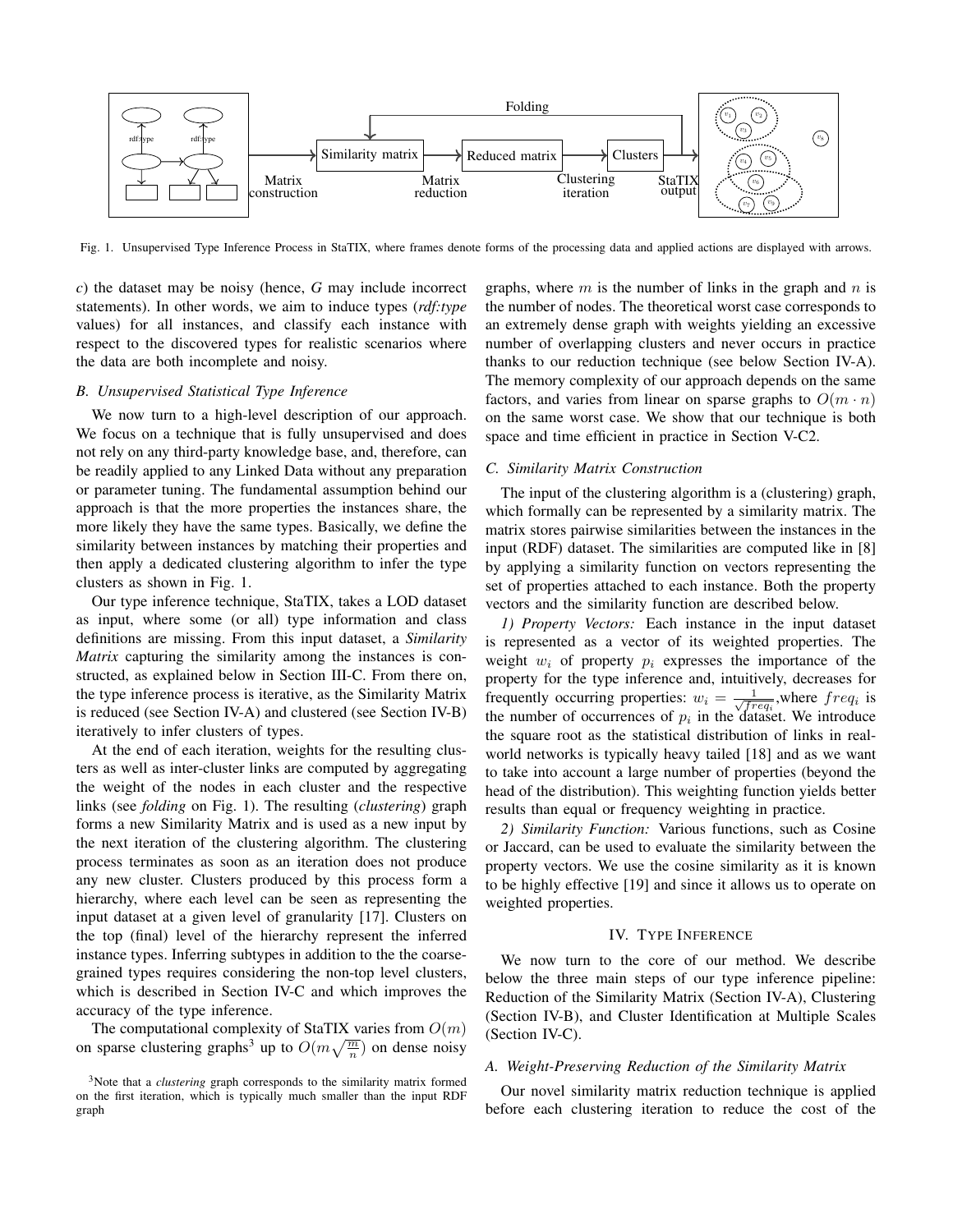subsequent processing and to improve the accuracy of the results thanks to the link denoising. The similarity matrix can be seen as an input graph for the clustering consisting of nodes (instances) and weighed links (pairwise similarities between the instances). The number of links is in the worst case equal to the squared number of nodes—which only occurs when all pairs of instances share some property. However, many links are insignificant in practice (as a given instance is typically related to a subset of the graph only) and as such can be omitted. Yet, carelessly removing lower-weight links can negatively impact the clustering process in two ways: *a*) a link connecting nodes *A* and *B* might be insignificant for node *A* but significant for *B*, and *b*) the total weight of the graph should stay constant in order not to affect the clustering of the remaining nodes (that are not adjacent to the nodes being reduced) when the *global* optimization function (e.g., modularity [20]) is applied. The following reduction approach takes care of both cases.

Our reduction technique consists of two steps. First, we *identify* insignificant links and then *convert* them to weights of their respective nodes to retain the total weight of the input graph. A link is considered as insignificant when it has no impact on the clustering of its incident nodes, which is defined by the optimization function of the clustering. In the scope of this paper, we present a lightweight reduction approach, which is independent from the optimization function and operates on the link weights of the input graph directly. Our approach is inspired by the empirical observation that clusters formed by picking the minimum-weight link a node rarely maximize the optimization function. Moreover, the higher the number of links connected to a node, the lower the probability that the minimum-weight link impacts cluster formation. Hence, two key values should be taken into account when reducing the graph: *a*) the minimal number of links a node should have to be qualified for the reduction without negatively affecting the clustering accuracy) and *b*) the maximal number of links that can be reduced in a node to not (significantly) affect the clustering.

The minimal number of links a node should have to be eligible for the link reduction is defined formally considering the following aspects.

- The performed reduction should not cause the formation of disconnected clusters (not linked to any node outside of the cluster). A cluster regroups together nodes with the most relevant relations, which roughly corresponds to the heaviest link weighs. Therefore, the non-reducible (head) links of the node should include the heaviest links with at least two distinct weights.
- A node link can be considered for the reduction only if its weight is insignificant, i.e. the weight is closer to zero than to the heaviest link weight of the node:  $w_i < \frac{w_o}{2}$ .

The reducible (tail) links of the node effectively consist of at least one link. Therefore, a node being eligible for link reduction includes at least two remaining links with distinct weights and one lightweight link being reduced, which strictly defines the hard threshold,  $l smin \geq 3$ . However, nodes having only three and even four links often do not satisfy our outlined restrictions. So, empirically we select  $l smin = 5$  considering that the reduction for nodes having at most four links does not yield any speedup for our applied clustering algorithm. The actual number of reducible links is defined automatically as follows for the nodes having at least *lsmin* links.

| Algorithm 1 Weight-preserving Similarity Matrix Reduction |                                                                                               |  |  |  |  |
|-----------------------------------------------------------|-----------------------------------------------------------------------------------------------|--|--|--|--|
|                                                           | 1: procedure REDUCEDENSITY(graph)                                                             |  |  |  |  |
| 2:                                                        | $lsmin = 5$                                                                                   |  |  |  |  |
| 3:                                                        | <b>for</b> node in graph where count(links(node)) $\geq$ lsmin                                |  |  |  |  |
|                                                           | do<br>$\triangleright$ Identify reduction candidates                                          |  |  |  |  |
| 4:                                                        | order(links(node))                                                                            |  |  |  |  |
| 5:                                                        | $els = end(links(node));$ $bls = begin(links(node))$                                          |  |  |  |  |
| 6:                                                        | $ih = bls$ ; $wh = \text{weight}(ih)$ ; $wc = wh$                                             |  |  |  |  |
| 7:                                                        | for $i$ in range(2) do                                                                        |  |  |  |  |
| 8:                                                        | while $\rightarrow +ih \neq els$ and $wc \leq weight(ih)$ do                                  |  |  |  |  |
| 9:                                                        | $wh$ += rankedWeigh $(ih, node)$                                                              |  |  |  |  |
| 10:                                                       | end while                                                                                     |  |  |  |  |
| 11:                                                       | $wc = weight(ih)$                                                                             |  |  |  |  |
| 12:                                                       | end for                                                                                       |  |  |  |  |
| 13:                                                       | if $ih == els$ then                                                                           |  |  |  |  |
| 14:                                                       | continue                                                                                      |  |  |  |  |
| 15:                                                       | end if                                                                                        |  |  |  |  |
| 16:                                                       | $- -i\hbar$ ; wtlmax = weight(bls) / 2                                                        |  |  |  |  |
| 17:                                                       | $-$ - (it = els); wt = weight(it)                                                             |  |  |  |  |
| 18:                                                       | while $it \neq ih$ and weight $(it) < wtlmax$ do                                              |  |  |  |  |
| 19:                                                       | while $wt < wh$ and weight $(it) < wtlmax$ and                                                |  |  |  |  |
|                                                           | $it \neq ih$ do                                                                               |  |  |  |  |
| 20:                                                       | $wt$ += weight(--it)                                                                          |  |  |  |  |
| 21:                                                       | end while                                                                                     |  |  |  |  |
| 22:                                                       | <b>if</b> weight( <i>it</i> ) $\lt w$ <i>tlmax</i> and <i>it</i> $\neq$ <i>ih</i> <b>then</b> |  |  |  |  |
| 23:                                                       | $wh$ += rankedWeigh $(ih$ ++, node)                                                           |  |  |  |  |
| 24:                                                       | end if<br>end while                                                                           |  |  |  |  |
| 25:                                                       |                                                                                               |  |  |  |  |
| 26:                                                       | $wc = weight(it)$<br>while $++it \neq els$ and $wc \leq weight(it)$ do                        |  |  |  |  |
| 27:<br>28:                                                | end while                                                                                     |  |  |  |  |
| 29:                                                       | for $ln$ in range(it, els) do                                                                 |  |  |  |  |
| 30:                                                       | <b>if</b> marked(ln) <b>then</b> $\triangleright$ Convert insignif. links                     |  |  |  |  |
| 31:                                                       | addWeight(srcNode(ln), weight(ln) / 2)                                                        |  |  |  |  |
| 32:                                                       | addWeight(dstNode(ln), weight(ln) / 2)                                                        |  |  |  |  |
| 33:                                                       | remove(graph, ln)                                                                             |  |  |  |  |
| 34:                                                       | end if                                                                                        |  |  |  |  |
| 35:                                                       | mark(ln)                                                                                      |  |  |  |  |
| 36:                                                       | end for                                                                                       |  |  |  |  |
| 37:                                                       | end for                                                                                       |  |  |  |  |
| 38:                                                       | end procedure                                                                                 |  |  |  |  |

Our reduction technique is outlined in Algorithm 1 and illustrated in Fig. 2. First, we order the links of each node by descending weight on line 4 of Algorithm 1. Then, we initialize the head links of the node by accumulating all the links having the two heaviest weights (lines 5-15). During the head link weight accumulation, the rankedWeight function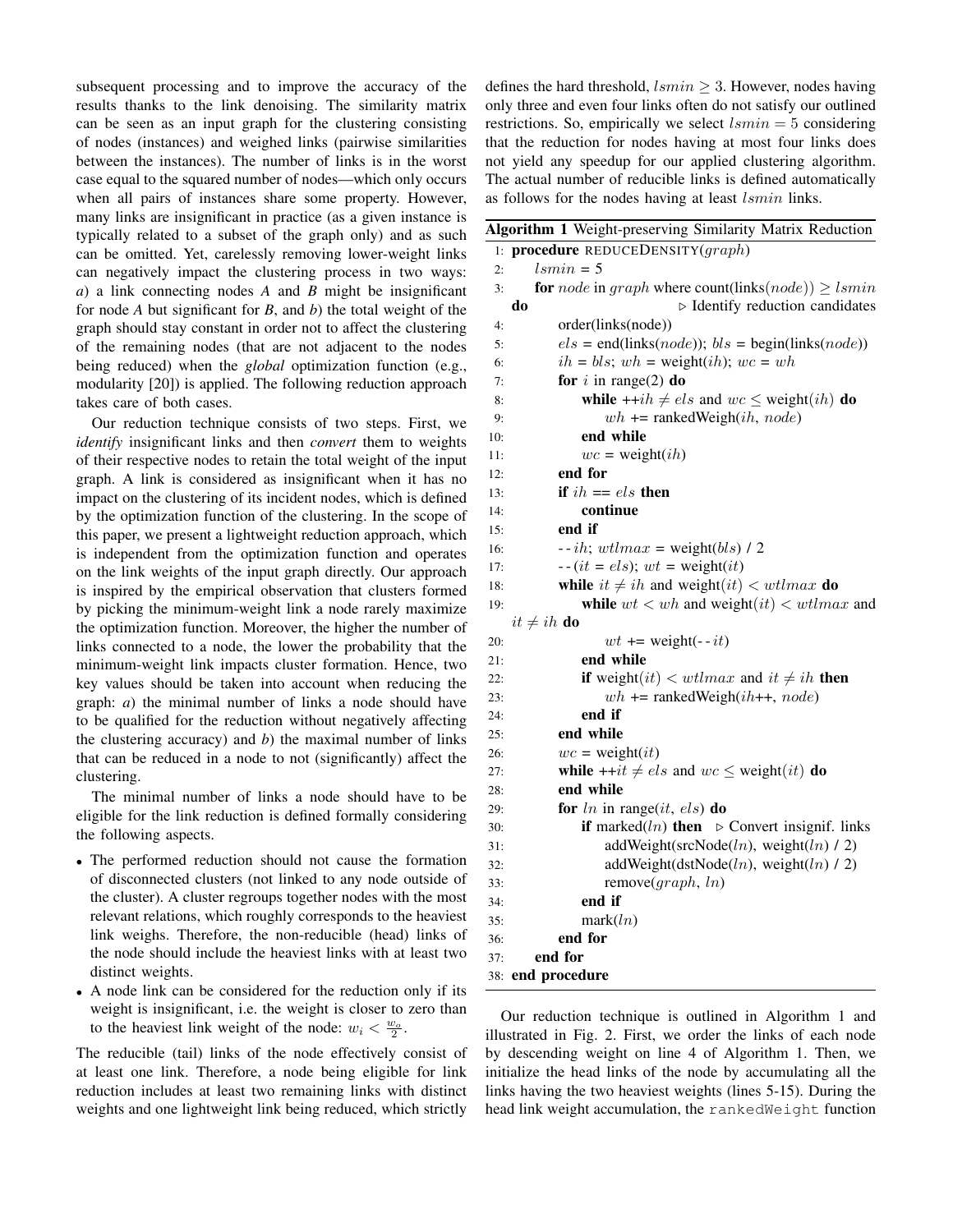

Fig. 2. Node link weights and their accumulation from the tail to identify reduction candidates.

(line 9) adopts an increasing ratio  $rw_i \in (0, 1]$  starting from the second heaviest link  $(i = 1)$ :  $rw_i = \frac{2i}{ndlsnum-2}$ , where  $1 \leq i < \frac{ndlsnum}{2}$  and  $ndlsnum \geq lsmin$  is the number of links in the node. Afterwards, we iteratively aggregate the reduction candidates in the tail and the remained links in the head (lines 16-28) till *a*) the tail has a lower weight than the head, *b*) the tail can be expanded with links not assigned to the head and *c*) the weight of each tail link is less than a half of the weight of the first head link  $\frac{w_o}{2}$ . Each iteration of the aggregation results in the addition of a single Head Weight bar and several Tail Weight bars until convergence as shown in Fig. 2. The tail links being picked as reduction candidates are marked on line 35 for each node in the graph. The links marked from both of their incident nodes are identified as insignificant and removed on lines 29-36 transferring their weights to their respective nodes to retain the total weight of the graph.

Through this reduction, the size of the respective similarity matrix remains constant but the number of null values is increased, providing opportunities for more efficient storage and processing (only the non-null values are actually stored and processed by our system). Moreover, the reduction implicitly acts as a noise filtering step, which often improves the accuracy of the subsequent clustering as we show in Section V-C.

# *B. Clustering*

We now turn to the unsupervised technique we use to infer clusters of instances sharing similar types. The problem definition that we consider imposes a number of requirements to the clustering algorithm. First, as an instance may have multiple types, we need an *overlapping* (also called fuzzy or soft) clustering algorithm to allow instances to belong to several clusters (i.e., types). Second, as types may also form hierarchies, using a *hierarchical* (or multi-scale) clustering technique would be desirable. Third, as we aim to infer types for any dataset without any manual labeling or tuning, the clustering algorithm should be *parameter-free* (without any parameter to tune). Finally, as the input dataset might be noisy, the clustering algorithm should be *robust*. In addition to those criteria, the clustering technique should be efficient and scalable; both its time and space complexity should be lower than quadratic to be applicable to large datasets in practice. We developed a dedicated clustering algorithm to meet all those criteria. While a comprehensive presentation

of our clustering algorithm itself is out of the scope of this paper, our implementation is available online as an opensource library and we provide a high-level description of the algorithm below.

We picked as the basis of our technique the Louvain clustering algorithm [21], which is a well-known community detection method to discover communities in large networks. Louvain is a *greedy optimization* method that iteratively optimizes the *modularity gain* [20] of the resulting clusters. *Modularity gain* (ΔQ) is shown in (1) and provides fast optimization of the modularity measure  $(Q)$  shown in  $(2)$ . Formally,  $\Delta Q$  captures the difference in modularity when merging two nodes  $\#$  i and  $\#$  into the same cluster:

$$
\Delta Q_{i,j} = \frac{1}{2w} \left( w_{i,j} - \frac{w_i w_j}{w} \right) \tag{1}
$$

*Modularity* (Q) [20] is a standard measure of clustering quality that is equal to the difference between the density of the links in the clusters and the expected density:

$$
Q = \frac{1}{2w} \sum_{i,j} \left( w_{i,j} - \frac{w_i w_j}{2w} \right) \delta(C_i, C_j)
$$
 (2)

where  $w_{i,j}$  is the accumulated weight of the arcs (directed links) between nodes  $\#$  i and  $\#$  j,  $w_i$  is the accumulated weight of all arcs of  $\#$ i (weight of each link is taken in each direction),  $w$  is the accumulated weight of all edges (undirected links, half of the weight of all arcs) in the network,  $C_i$  is the cluster to which #i is assigned, and Kronecker delta  $\delta(C_i, C_j)$  is a function, which is equal to 1 when #i and #j belong to the same cluster (i.e.,  $C_i = C_j$ ), and 0 otherwise. Besides being extremely fast, modularity maximization under certain conditions is equivalent to the provably correct but computationally expensive methods of graph partitioning, spectral clustering and to the maximum likelihood method applied to the stochastic block model [22], [23]. The Louvain method is hierarchical, parameter-free, and efficient but it does not support overlapping clusters and is not robust. Hence, we modified the Louvain algorithm in the following ways.

Support for overlaps: Overlaps occur when a node is shared by several clusters and has an equally good value with each of them in terms of the optimization function. To support overlaps, we transform the original graph to represent such cases explicitly in the network by *decomposing* the node into (virtual) sub-nodes that can be processed independently in different clusters. This weight-preserving transformation does not influence the optimization function (as we ensure that the global modularity value stays constant), and allows to explicitly consider the fact that a single node can belong to several clusters.

Robustness: Robustness implies stable results even if the input data are shuffled or are subject to minor perturbations (e.g., in the presence of noisy statements). Robust algorithms typically leverage some form of consensus (e.g. majority voting) to infer clusters by processing an input network multiple times and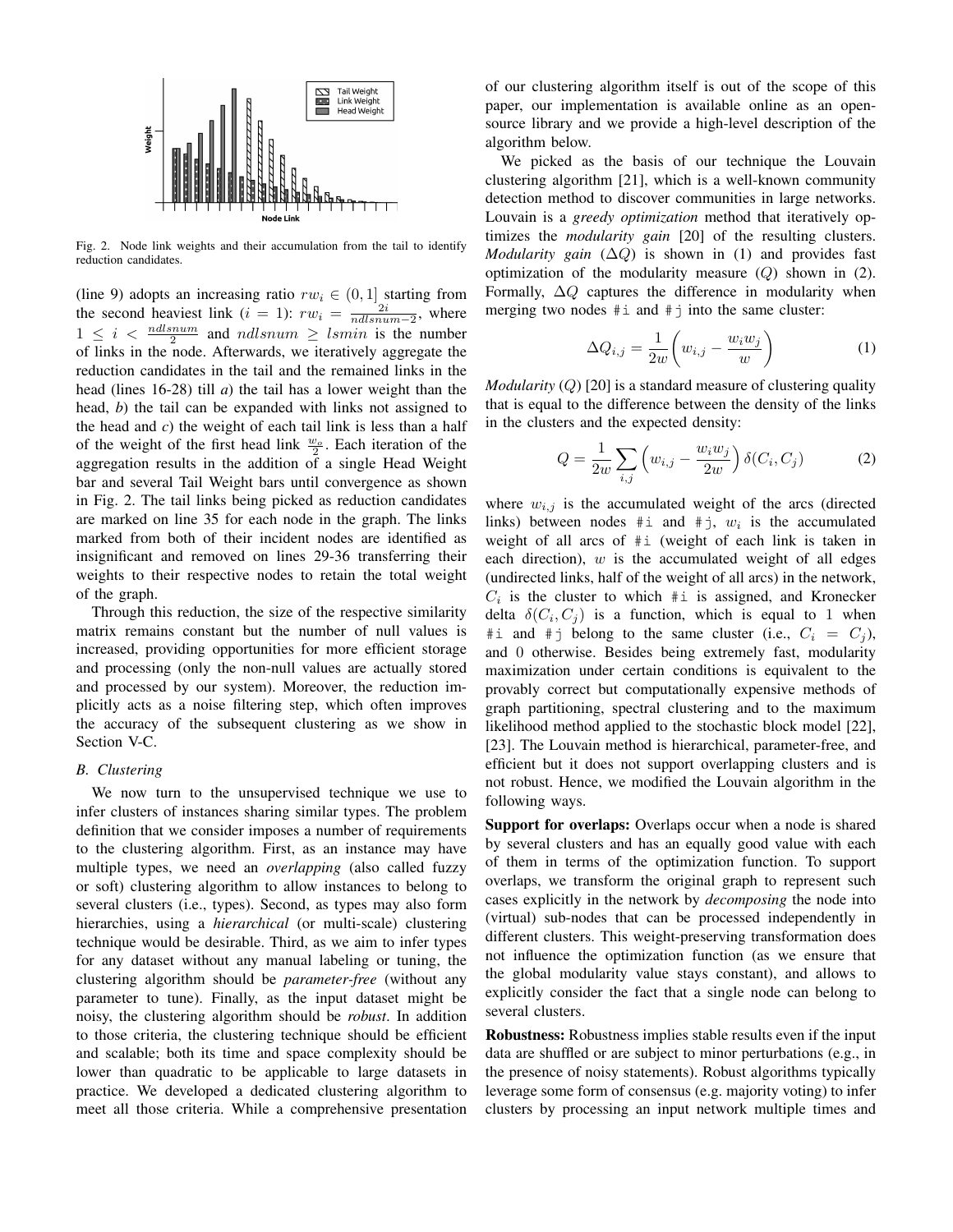varying either the parameters of the clustering, the optimization function, or even the clustering algorithms in the metaalgorithm (e.g. OSLOM [24]). To avoid the high computational costs of such methods, we devised a new consensus approach on top of Louvain. The basic idea behind our new consensus approach is simple: to cluster a pair of adjacent nodes together, we consider the (*mutual*) maximal modularity gain from *each* of the nodes instead of the maximal modularity gain from any of them. Thus, we apply a lightweight consensus approach, which yields robust (due to the consensus [25]) and finegrained clusters at each level of the hierarchy.

Efficiency: A computationally heavy analysis has to be performed to decide whether a single or multiple overlapping clusters should be formed when a node has multiple clustering candidates (i.e., neighbors having the same mutual maximal value for the optimization function). This analysis includes the identification of the minimal subset of clustering candidates (of the origin node) being also clustering candidates between each other. If such a subset exists, then a single solid cluster is formed comprising inter-node relations. This analysis is the most computationally expensive step in our clustering process. However, there is a frequent special case, which can be identified and processed extremely efficiently. In semantic networks, a node often has multiple clustering candidates and all of them are also clustering candidates between each other. This case corresponds to a clear fine-grained subtype of some actual type (note that existing noise in the input data gets attenuated by the Similarity Matrix Reduction approach described above).

To identify such special cases with a reasonable efficiency (i.e. without having to order the clustering candidates and then comparing ordered sets) Bloom, Quotient Filter or any other (approximate) membership structures could be leveraged. However, we propose a different, much more efficient approach, which is theoretically optimal and yields a linear time complexity on the number of clustering candidates of the node. Our approach is a new *history-independent* (i.e., independent of the input order) hash function, AggHash. Generally, a history-independent hashing of a set can be achieved by applying any standard hash function to each item in the set with a subsequent commutative aggregate operator, which maintains the distribution of the hash values (e.g., xor for the uniform distribution). However, the resulting hashing is required to minimize the number of collisions, since each collision causes omission of the respective fine-grained clusters and results in merging them into a single super cluster. The latter requirement implies the application of some efficient cryptographic hash function, which is at least an order of magnitude slower than an effective non-cryptographic one. Also, a non-cryptographic hash function typically results in less uniform distributions of the hash values, which boosts the number of collisions yielded by the aggregating xor. To strike an ideal balance between accuracy and efficiency, we designed a dedicated hash function, AggHash.

AggHash is a cache-friendly, history-independent and ag-

gregating hashing function for unordered sets. Being cachefriendly and history-independent, AggHash is an order of magnitude faster on CISC architectures than xor operations on generic non-cryptographic hash functions (e.g., MurmurHash from the C++ standard library). Given a set  $A$  of unique node ids  $a_i$  of size  $N_A$ , AggHash is defined as:

$$
AggHash(A) \to \{\{N_A, \sum_{i=1}^{N_A} a_i, \sum_{i=1}^{N_A} a_i^2\}
$$
  
 
$$
i = \{1, ..., N_A\} \land a_i \in \mathbb{N}_0\}
$$
 (3)

The pseudo-code of AggHash is given in Algorithm 2. In line 5, AggHash performs a *correction* of the input values to prevent collisions. This correction increments each input value by the square root of the maximal estimated input value (the largest possible node id in the input graph). The intuition behind this transformation is the introduction of a lower bound for the partial values of the aggregating fields, since the probability of a collision drops quadratically with the increase of the smallest hashed value. The experiments we performed confirmed that this correction does not yield any collision on all datasets we processed. In lines 8-9, AggHash uses the addition operator (which is commutative), yielding an input nodes order-invariant result, i.e. performing a history-independent hashing for the clustering candidates (clscands) of the node.

#### *C. Representative Clusters Identification at Multiple Scales*

We propose a new technique to identify *representative* clusters at multiple scales. We call a cluster representative if it is likely to represent an actual type, which happens only with a fraction of all clusters in the resulting hierarchy. The representative clusters include *a*) the top level of the resulting hierarchy, which corresponds to coarse-grained types, and *b*) some clusters on the lower levels (smaller scales), which correspond to fine-grained subtypes. The intuition behind our selection technique is explained below.

|     | <b>Algorithm 2</b> AggHash Hashing                                                             |
|-----|------------------------------------------------------------------------------------------------|
|     | 1: <b>procedure</b> HASHNODE( <i>node</i> )                                                    |
| 2:  | <b>if</b> hashed( <i>node</i> ) <b>then</b>                                                    |
| 3:  | return                                                                                         |
| 4:  | end if                                                                                         |
| 5:  | $nid = \text{corr}(id(node))$<br>$\triangleright$ Corrected node id                            |
| 6:  | $hash = \{1, \text{nid}, \text{nid} \cdot \text{nid}\}\$ $\triangleright$ Init(num, sum, sum2) |
| 7:  | <b>for</b> cnode in clscands(node) <b>do</b>                                                   |
| 8:  | hash.num += 1; nid = corr(id(cnode))                                                           |
| 9:  | $hash.sum \leftarrow mid; hash.sum2 \leftarrow mid \cdot nid$                                  |
| 10: | end for                                                                                        |
| 11: | $node hash = hash$                                                                             |
| 12: | <b>for</b> cnode in clscands(node) <b>do</b>                                                   |
| 13: | $\mathit{cnode}$ , has $h = \mathit{hash}$                                                     |
| 14: | end for                                                                                        |
|     | 15: end procedure                                                                              |
|     |                                                                                                |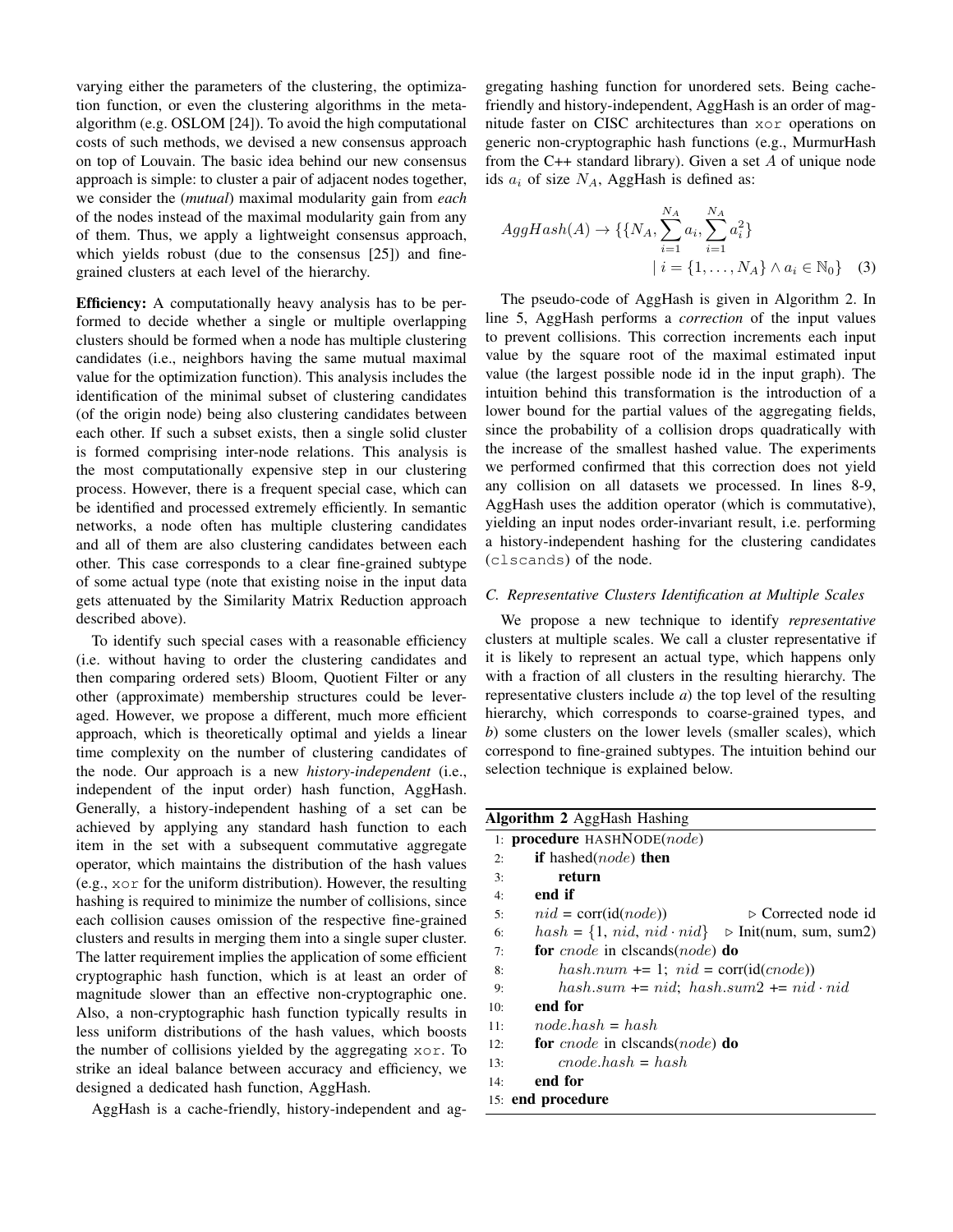

Fig. 3.  $C_1$ ,  $C_2$  and  $C_{21}$  are representative clusters at various scales,  $C'_{2k}$ -like clusters are filtered out.

We illustrate our idea through an example. Fig. 3 depicts a few clusters of nodes, where the similarity between the nodes is represented by their spatial closeness (density). Cluster  $C_2$ consists of several sub-clusters  $(C_{21}, C_{2k}, ...)$  produced at lower levels of the hierarchy. Many sub-clusters, including  $C'_{2k}$ , have a density (i.e., strength of the pairwise instance similarity) lower than the average density of their super cluster  $C_2$ . Such a density variation is typical from real-world networks because of the heavy tailed distributions of node degrees and link weights [18], which result in a heavy-tailed distribution of cluster size and densities. The sub-clusters having a lower density than their super cluster typically do not represent groups that are statistically significantly different from their super cluster. Therefore, we select sub-clusters with a higher density of nodes only, which are likely to represent actual subtypes in the Linked Data.

In particular, we apply the following technique to retain only the most representative clusters, i.e., the inferred subtypes. Starting from the top level of the hierarchy, we evaluate the density of each cluster as its weight divided by its number of nodes. All sub-clusters having a density lower than their direct super clusters or having a weight close to either *a*) 0 or *b*) the weight of their super cluster, are filtered out as non-representative clusters. As a result, we end up with highdensity clusters only, which have distinct statistical properties and are more likely to represent actual subtypes as we empirically show in the following section.

#### V. EVALUATION

In this section, we first describe our experimental environment, including the evaluation metrics and datasets we used. Then, we present and discuss our results. The evaluation was performed on a Linux Ubuntu 16.04.3 LTS server with an Intel(R) Core(TM)  $i7-4770$  CPU @ 3.40GHz (8 cores) and 32 GB RAM. Our evaluation framework (including all scripts and datasets) is open-source and available online <sup>4</sup>.

#### *A. Metrics*

We initially assume that some (or all) type labels might be missing. We measure the accuracy of the resulting unlabeled types, which are represented by clusters of instances, using F1h (described below). In case some type labels are available, we assign each label to the *best-matching inferred cluster*

<sup>4</sup>https://github.com/eXascaleInfolab/TInfES

using a weighted F1-score [26] as matching criterion. Note that we assume that the labels might be missing and that the total number of types is unknown.

We measure the efficiency of the algorithms by measuring their runtime (in seconds) and their peak main memory consumption (in MB).

*1) F1h of Clusters:* The *average F1-score (F1a)* is a common metric to measure the accuracy of clustering techniques [27], [28]. F1a is defined as the average of the weighted F1-score [26] of the *best matching* ground-truth cluster to the inferred cluster and the F1-score of the *best matching* inferred cluster to the ground-truth cluster. Formally, given the groundtruth clustering  $C'$  consisting of clusters  $c'_i \in C'$  and inferred clusters  $c_i \in C$ :

where

$$
F_{X,Y} = \frac{1}{|X|} \sum_{x_i \in X} F1(x_i, g(x_i, Y)),
$$
  
 
$$
g(x, Y) = \{ \argmax_y F1(x, y) \mid y \in Y \}, \quad (5)
$$

 $F1a(C', C) = \frac{1}{2}(F_{C', C} + F_{C, C'}),$  (4)

where  $F1(x, y)$  is the F1-score for the respective clusters (subsets of the nodes V of the input graph  $G(V, E)$  represented by the similarity matrix). This definition unfortunately yields *nonindicative* values of  $F1a \in [0, 0.5]$  for very large numbers of clusters, since the intentionally generated clusters representing all permutations of the nodes yield  $F1a > 0.5 (F1_{C',C}$ 1,  $F1_{C,C'} \rightarrow 0$ ). To address this issue, we use the harmonic mean instead, defining the *harmonic F1-score (F1h)* as:

$$
F1h(C',C) = \frac{2F_{C',C}F_{C,C'}}{F_{C',C} + F_{C,C'}}.
$$
\n(6)

 $F1h \leq F1a$  since the harmonic mean cannot be larger than the arithmetic mean.

*2) Weighted F1-score of Labeled Types (LF1):* The F1 score together with Precision (P) and Recall (R) are a commonly used metrics for measuring the accuracy of labeled types. The weighted F1-score of the labeled types (LF1) represents the average F1-score of each labeled type  $(g(l, C))$ weighted by the number of instances in the label  $(|l|)$ :

$$
LF1(C', C) = \frac{1}{|C'|} \sum_{l \in C'} |l| \frac{2P_{l,g(l,C)}R_{l,g(l,C)}}{P_{l,g(l,C)} + R_{l,g(l,C)}}.
$$
 (7)

Note that each label can be assigned to several inferred types, that some inferred types might not have any assigned label, and that some types might have multiple labels. Thus, LF1 measures the accuracy of only the *labeled types*, where F1h measures the accuracy of *all resulting types*.

# *B. Datasets*

We consider three distinct categories of real-world Linked Open Data (LOD) datasets from various domains to evaluate and ensure a wide applicability of our unsupervised type inference. It is worth outlining that a variety of data relations exist besides the distinct categories in the selected datasets.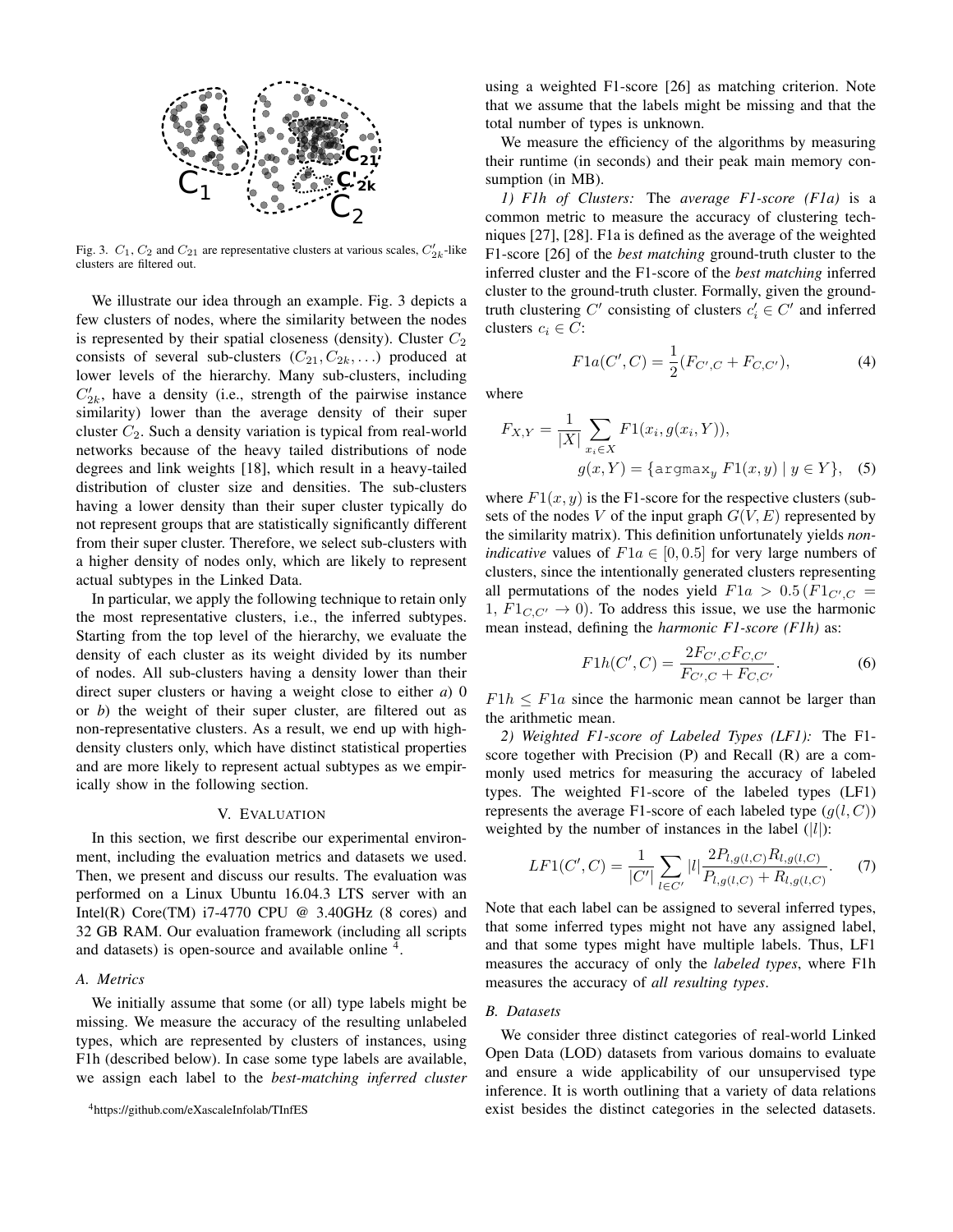TABLE I EVALUATION DATASETS.

| <b>Dataset</b> | <b>Triples</b> | <b>Types</b>   | <b>Nodes</b> | Links    | <b>Density</b> |
|----------------|----------------|----------------|--------------|----------|----------------|
| museum         | 1418           | 84             | 178          | 7143     | 0.453          |
| soccerplayer   | 2654           | 172            | 272          | 11008    | 0.299          |
| country        | 2273           | 65             | 453          | 22176    | 0.217          |
| politician     | 3783           | 200            | 523          | 32977    | 0.242          |
| film           | 6334           | 5              | 1303         | 822557   | 0.970          |
| mixen          | 10128          | 475            | 1426         | 244408   | 0.241          |
| gendrgene      | 5651           | 7              | 532          | 140888   | 0.997          |
| <sub>lsr</sub> | 56507          | 11             | 5767         | 7621860  | 0.458          |
| bauhist        | 9022           | $\overline{c}$ | 861          | 186460   | 0.504          |
| schools        | 15347          | 3              | 2256         | 847320   | 0.333          |
| histmunic      | 119151         | 14             | 12132        | 73380691 | 0.997          |

Each dataset contains multiple types, some datasets contain extremely diverse granularity of types while the granularity varies only slightly in others. Some of the types may contain a single instance even, which makes them statistically indistinguishable from noise. Instance types can be fully or partially overlapping with other types and some instances may not be attached to any type at all. The first category of datasets are samples of DBpedia used for the SDA evaluation [29]. This category is extended with *mixen*, representing the union of the samples of the category datasets belonging to the English DB pedia. The second category are biomedical datasets  $5$  while the third category are open government datasets <sup>6</sup>. Some statistics about each dataset are listed in Table I. The link density of the input graph is evaluated as the number of links (edges) divided by the maximal possible number of links  $(nodes \cdot (nodes - 1)/2).$ 

Note that not all those datasets define ground-truth types for all their instances. In case the ground-truth is missing for a given instance, we simply discard the instance when evaluating the F1 score.

# *C. Results and Discussion*

We compare both the effectiveness and the efficiency of our method against two state of the art unsupervised statistical type inference methods: SDA [12] and SDType [8]. Additionally, we evaluate the impact of each proposed technique; *StaTIXrm-m-f* denotes the final results below, where *rm* stands for similarity matrix reduction, *m* for representative clusters identification, and *f* for fast clusters formation using AggHash. Since one of our main objectives is unsupervised type inference *without any manual tuning*, the algorithms we evaluate are executed without any modification or parameters tuning. The latter is important for SDType, which is the only algorithm we evaluate requiring a supporting dataset. Moreover, SDType being tuned by default for DBpedia, it only considers incoming links for types discovery, while StaTIX and SDA consider all available links. However, in order to not penalize SDType for types present in DBpedia but missing in the ground-truth, we discard such cases from the SDType results.



Fig. 4. Accuracy of the unsupervised statistical type inference algorithms by F1h measure.



Fig. 5. Impact of the similarity matrix reduction technique on StaTIX accuracy by F1h measure.

*1) Effectiveness:* Effectiveness results (in terms of *F1h* score) are shown in Fig. 4. Our approach outperforms SDA reducing the F1h error by 37% on average. On the last dataset, *histmunic*, the results are absent for SDA as it throws a Java heap space error after 30 hours of evaluation. SDA yields noticeably more accurate result than StaTIX does on a single dataset (*gendrgene*) only, which has a ground-truth with heavily overlapping clusters of significantly varying sizes. Both StaTIX and SDA inferred the same number of types in this case, but StaTIX resolved overlaps more strictly by pruning some types that were correctly retained by SDA. However, SDA has a relatively large variance in accuracy, which can be explained by the parameterized clustering algorithm (DBSCAN) used for the inference having default parameter values. In particular, SDA fails to detect large types with relatively weak relations between member instances, i.e. coarse-grained clusters of medium density, in half of the evaluated datasets. On the contrary, StaTIX yields a good accuracy with only small deviations from the ground-truth for all datasets independently of their size or density, thanks to our dedicated clustering algorithm.

The impact of our techniques on accuracy is shown in Fig. 5, where StaTIX-rm-m-f and StaTIX-rm-m are displayed with a single bar since the resulting clusters are exactly the same (AggHash does not affect the structure of the

<sup>5</sup>http://download.bio2rdf.org

<sup>6</sup>https://opendata.swiss/en/dataset/, https://data.gov.uk/dataset/schools2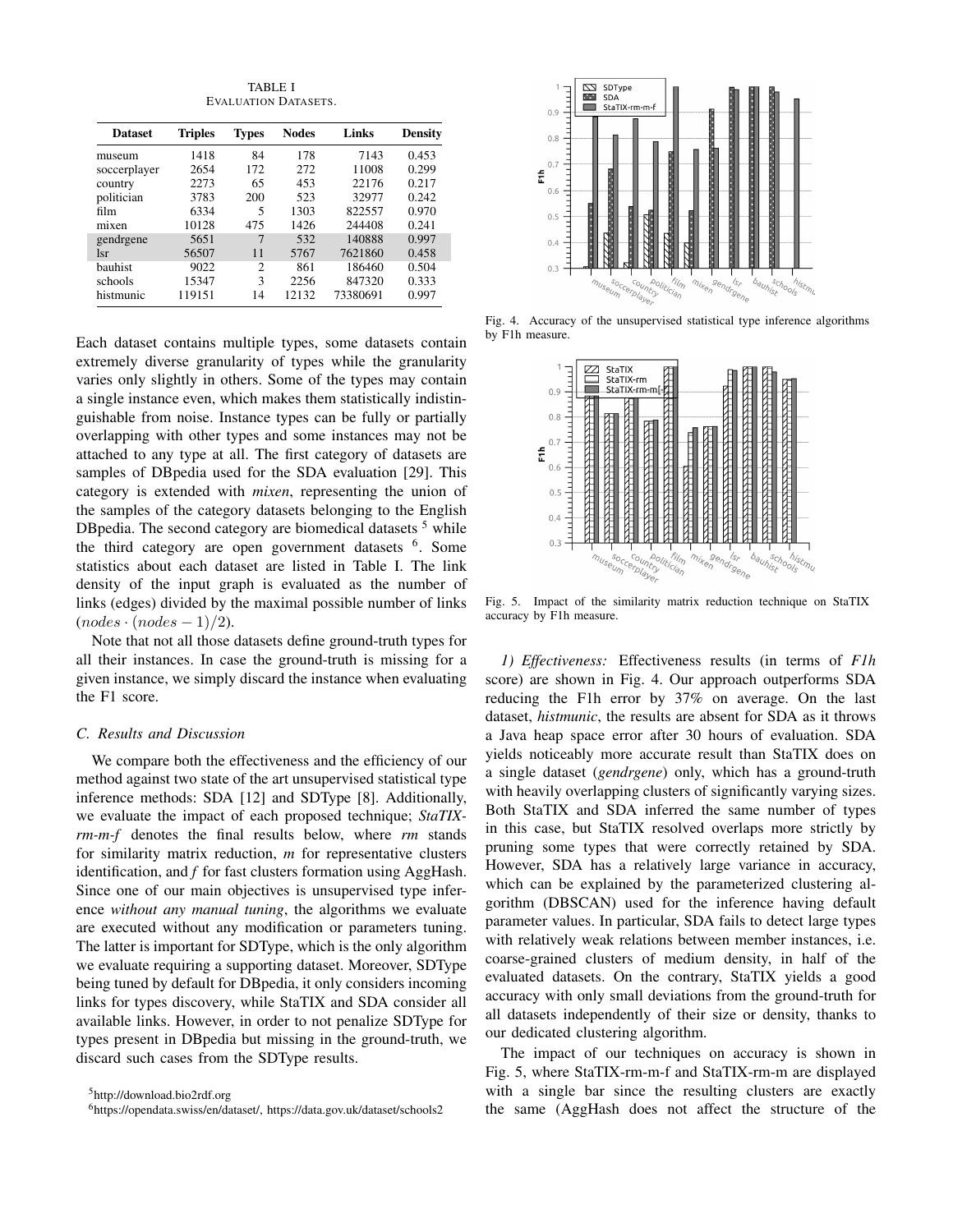TABLE II ACCURACY OF THE LABELED TYPES BY THE WEIGHTED F1-SCORE, THE POSITIVE IMPACT OF THE PROPOSED TECHNIQUES IS OUTLINED IN BOLD.

|                | <b>StaTIX</b>  | StaTIX-rm | StaTIX-rm-m[-f] |       | <b>SDA</b> |       |       | SDType |       |       |       |
|----------------|----------------|-----------|-----------------|-------|------------|-------|-------|--------|-------|-------|-------|
| Dataset        | F <sub>1</sub> | F1        | F <sub>1</sub>  | P     | R          | F1    | P     | R      | F1    | P     | R     |
| museum         | 0.866          | 0.866     | 0.866           | 1.000 | 0.763      | 0.539 | 0.380 | 0.927  | 0.209 | 0.120 | 0.785 |
| soccerplayer   | 0.789          | 0.789     | 0.789           | 1.000 | 0.652      | 0.695 | 0.574 | 0.882  | 0.447 | 0.339 | 0.657 |
| country        | 0.840          | 0.840     | 0.840           | 1.000 | 0.725      | 0.632 | 0.478 | 0.930  | 0.249 | 0.155 | 0.634 |
| politician     | 0.732          | 0.732     | 0.756           | 0.982 | 0.615      | 0.704 | 0.590 | 0.874  | 0.471 | 0.403 | 0.568 |
| film           | 1.000          | 1.000     | 1.000           | 1.000 | 1.000      | 0.839 | 0.722 | 1.000  | 0.435 | 0.278 | 1.000 |
| mixen          | 0.505          | 0.723     | 0.751           | 0.869 | 0.662      | 0.559 | 0.412 | 0.873  | 0.378 | 0.360 | 0.398 |
| gendrgene      | 0.806          | 0.806     | 0.806           | 0.757 | 0.861      | 0.889 | 0.987 | 0.809  |       |       |       |
| <sub>lsr</sub> | 0.912          | 0.990     | 0.990           | 1.000 | 0.981      | 0.998 | 0.996 | 0.999  |       |       |       |
| bauhist        | 1.000          | 1.000     | 1.000           | 1.000 | 1.000      | 1.000 | 1.000 | 1.000  |       |       |       |
| schools        | 1.000          | 1.000     | 1.000           | 1.000 | 1.000      | 1.000 | 1.000 | 1.000  |       |       |       |
| histmunic      | 0.950          | 0.950     | 0.958           | 1.000 | 0.920      |       |       |        |       |       |       |

resulting clusters). Our similarity matrix reduction approach significantly improves the accuracy on several datasets, which can be explained by the denoising effect, and in particular by filtering out a number of noisy properties that caused the original clustering to get stuck on local optima. The technique for representative clusters identification does not significantly impact the accuracy in terms of F1h, but improves the F1 score of the labeled types as shown in Table II. Most of the representative clusters correspond to fine-grained groundtruth labels, which otherwise are assigned to larger clusters and negatively impact recall. However, not all statistically representative clusters are present in the ground-truth, which penalizes F1h. But even the statistically representative clusters that are absent in the ground-truth can be useful as they can help identify candidates for fine-grained types or outliers.

*2) Efficiency:* In terms of space efficiency StaTIX consumes 1.5x-20x less memory than its competitors as shown in Fig. 6. Memory consumption for SDType was not evaluated for the datasets where it produced empty results. Note that SDA throws a heap space error on the last dataset. StaTIX consumes slightly more memory than SDA on the *film* dataset only, which is the smallest dataset having a density of links close to the theoretical maximum with a relatively small variation in terms of the link weights. The memory overhead itself is caused by the deferred garbage collection in the JVM



Fig. 6. Memory consumption of the unsupervised statistical type inference algorithms.

of StaTIX resulting in the storage of two similarity matrices in memory when the matrix is streamed to the underlying native clustering library. Our similarity matrix reduction technique speeds up subsequent clustering steps but does not affect the peak memory consumption since the matrix is generated and loaded in memory before being reduced. To execute StaTIX on large LOD datasets, each column and row of the similarity matrix could be stored as a memory-mapped file on an SSD drive.



Fig. 7. Execution time of the unsupervised statistical type inference algorithms.



Fig. 8. Impact of the similarity matrix reduction technique on StaTIX execution time.

The execution time of the algorithms is shown in Fig. 7,